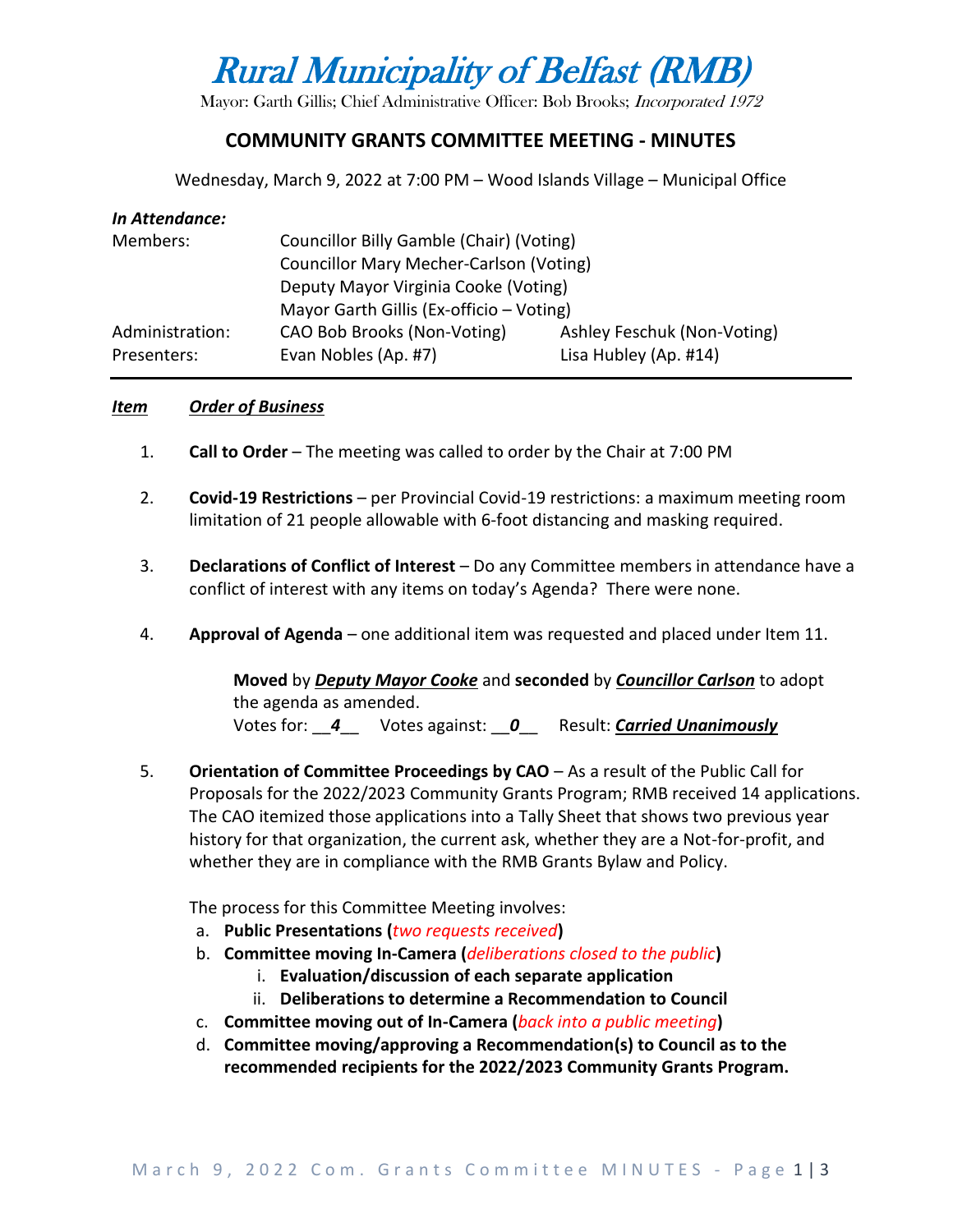- 6. **Public Presentations to Committee regarding Community Grants (***5 minutes per application***)** – Two requests were received to present to Committee:
	- *Evan Nobles – Belfast Disc Golf – Application #7; and*
	- *Lisa Hubley – Sandstone Equestrian Inc. – Application #14.*

The Committee heard both presentations, asked questions of each of the Presenters, and thanked each of them for attending. Both Presenters volunteered to provide additional information if required.

#### 7. **Motion to move In-Camera (***deliberations closed to the public***):**

**Moved** by *Mayor Gillis* and **seconded** by *Deputy Mayor Cooke* for Committee to move In-Camera to evaluate and draft a recommendation(s) for Council consideration of the 2022/2023 Community Grants Program recipients. Votes for: \_\_*4*\_\_ Votes against: \_\_*0*\_\_ Result: *Carried Unanimously*

#### 8. **Committee In-Camera Deliberations (***no minutes are taken for in-camera deliberations***)**

### 9. **Motion to move Out of In-Camera (***back into a public meeting***):**

**Moved** by *Deputy Mayor Cooke* and **seconded** by *Mayor Gillis* for Committee to move Out of In-Camera to present and move a recommendation(s) for Council consideration of the 2022/2023 Community Grants Program recipients. Votes for: \_\_*4*\_\_ Votes against: \_\_*0*\_\_ Result: *Carried Unanimously*

#### 10. **Community Grants Committee - Recommendation to Council:**

**Moved** by *Councillor Carlson* and **seconded** by *Deputy Mayor Cooke* that the Community Grants Committee recommends that Council consider and adopt the following recipients/amounts for the 2022/2023 Community Grants Program:

| 1)  | Belfast Rural Fire Department (Fire Protection Grant) | \$95,000 |
|-----|-------------------------------------------------------|----------|
| 2)  | Belfast Rec Centre (GPEI Rink Grant)                  | \$8,500  |
| 3)  | Bar Vela (Community Grant)                            | \$1,200  |
| 4)  | Belfast Rec Centre (Automatic Generator) (one-time)   | \$26,500 |
| 5)  | Belfast Area Watershed Group (Community Grant)        | \$4,100  |
| 6)  | <b>Belfast Days (Community Grant)</b>                 | \$3,000  |
| 7)  | <b>Belfast Disc Golf (Community Grant)</b>            | \$1,200  |
| 8)  | <b>Belfast Historical Society (Community Grant)</b>   | \$3,700  |
| 9)  | Belfast Minor Hockey (Community Grant)                | \$3,000  |
|     | Plus a One-Time Grant of:                             | \$2,500  |
| 10) | Pinette Raceway (Community Grant)                     | \$2,000  |
| 11) | Point Prim Lighthouse Society (Community Grant)       | \$3,000  |
| 12) | <b>WIADC Lighthouse Operations (Community Grant)</b>  | \$3,000  |
| 13) | <b>WIADC Village Operations (Community Grant)</b>     | \$9,600  |
| 14) | Sandstone Equestrian Inc. (Community Grant)           | \$1,200  |
|     | $$167,500*$                                           |          |
|     | * See attached Tally Sheet for Detail.                |          |

Votes for: \_\_*4*\_\_ Votes against: \_\_*0*\_\_ Result: *Carried Unanimously*